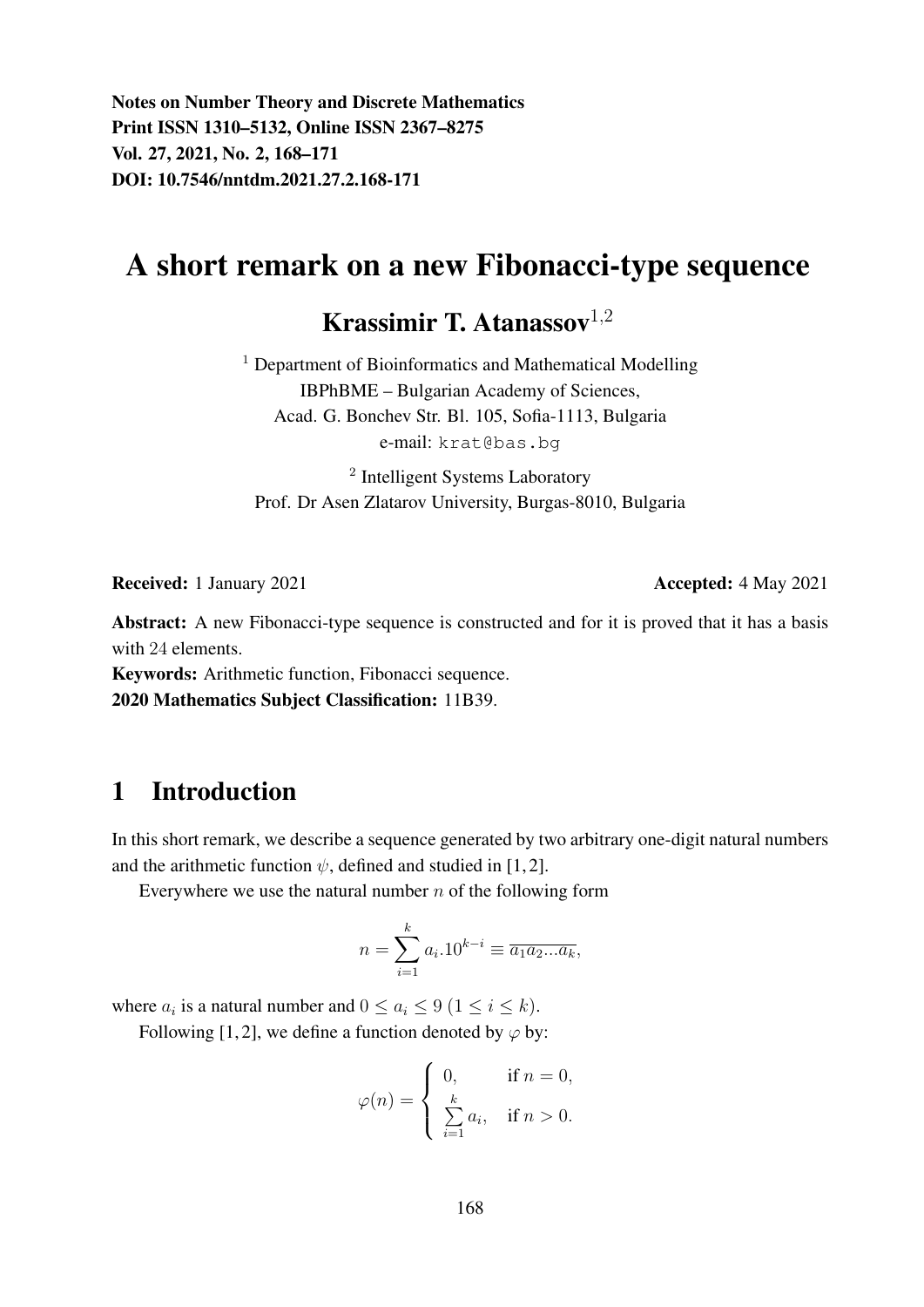Now, we define a sequence of functions  $\varphi_0, \varphi_1, \varphi_2, \ldots$ , where for each natural number l:

$$
\varphi_0(n) = n,
$$
  

$$
\varphi_{l+1} = \varphi(\varphi_l(n)).
$$

Obviously, for every  $l \in \mathbb{N}$ ,  $\varphi_l : \mathbb{N} \to \mathbb{N}$ . Since for  $k > 1$ 

$$
\varphi(n) = \sum_{i=1}^{k} a_i < \sum_{i=1}^{k} a_i \cdot 10^{k-i} = n,
$$

then for every  $n \in \mathbb{N}$  there exists  $l \in \mathbb{N}$  such that

$$
\varphi_l(n) = \varphi_{l+1}(n) \in \Delta \equiv \{0, 1, 2, ..., 9\}.
$$

Following [1, 2], let the function  $\psi$  be defined by

$$
\psi(n)=\varphi_l(n),
$$

where

$$
\varphi_{l+1}(n) = \varphi_l(n).
$$

Hence,  $\psi : \mathbb{N} \to \Delta$ .

The following equalities are proved in  $[1, 2]$  for every two natural numbers m and n:

$$
\psi(0) = 0
$$
  

$$
\psi(m+n) = \psi(\psi(m) + \psi(n)),
$$
  

$$
\psi(n+9) = \psi(n).
$$

#### 2 Main result

Now, having in mind that

$$
\psi(10m+n) = \psi(m+n)
$$

(see [1, 2]), we obtain sequentially for two arbitrary natural numbers  $a, b \in \{0, 1, \ldots, 9\}$ :

$$
\begin{array}{c|c}\n1 & a \\
2 & b \\
3 & \psi(\overline{ba}) = \psi(10b + a) = \psi(a + b) \\
4 & \psi(b + \psi(a + b)) = \psi(a + 2b) \\
5 & \psi(\psi(a + b) + \psi(a + 2b)) = \psi(2a + 3b) \\
6 & \psi(\psi(a + 2b) + \psi(2a + 3b)) = \psi(3a + 5b) \\
7 & \psi(5a + 8b) \\
8 & \psi(8a + 13b) = \psi(8a + 4b) \\
9 & \psi(13a + 12b) = \psi(4a + 3b) \\
10 & \psi(3a + 7b) \\
11 & \psi(7a + b) \\
12 & \psi(a + 8b) \\
13 & \psi(8a + 9b) = \psi(8a)\n\end{array}
$$

*Cont'd*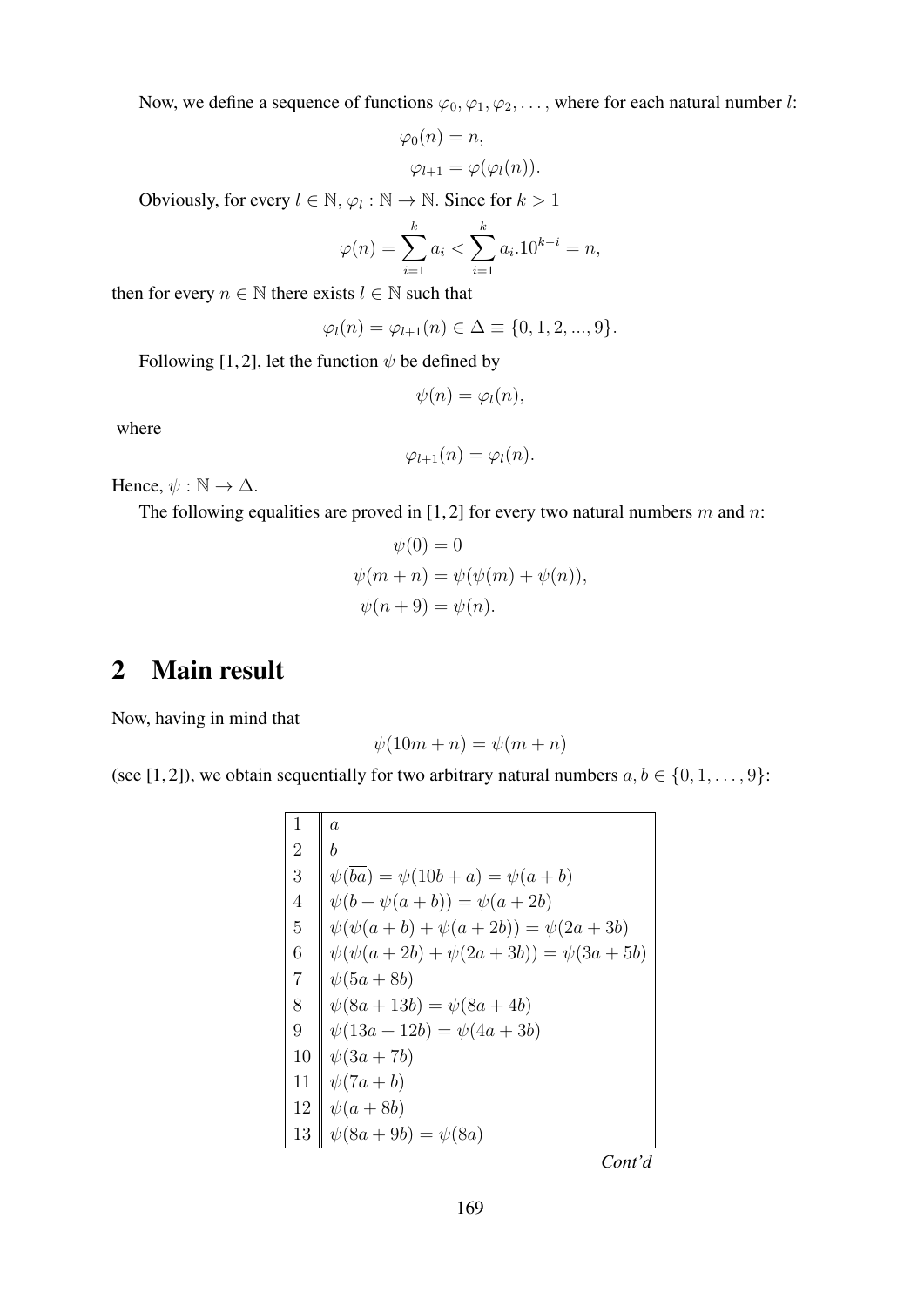| 14 | $\psi(9a + 8b) = \psi(8b)$    |
|----|-------------------------------|
| 15 | $\psi(8a+8b)$                 |
| 16 | $\psi(8a+7b)$                 |
| 17 | $\psi(7a+6b)$                 |
| 18 | $\psi(6a+4b)$                 |
| 19 | $\psi(4a+b)$                  |
| 20 | $\psi(a+5b)$                  |
| 21 | $\psi(5a+6b)$                 |
| 22 | $\psi(6a+2b)$                 |
| 23 | $\psi(2a+8b)$                 |
| 24 | $\psi(8a+b)$                  |
| 25 | $\psi(a + 9b) = \psi(a) = a$  |
| 26 | $\psi(9a + b) = \psi(b) = b.$ |

Therefore, this sequence has the form

$$
\alpha_0 = a,
$$
  
\n
$$
\alpha_1 = b,
$$
  
\n
$$
\alpha_{n+2} = \psi(10\alpha_{n+1} + \alpha_n), \text{ for } n \ge 0.
$$

Let the sequence of natural numbers  $a_1, a_2, \ldots$  be given and let

$$
c_i = \psi(a_i) \ (i = 1, 2, \ldots).
$$

Hence, following [1, 2], we deduce the sequence  $c_1, c_2, \ldots$  from the former sequence. If k and l exist such that  $l \geq 0$ ,

$$
c_{i+l}=c_{k+i+l}=c_{2k+i+l}=\cdots
$$

for  $1 \leq i \leq k$ , then we will say that

$$
[c_{l+1}, c_{l+2}, \ldots, c_{l+k}]
$$

is the *base of the sequence*  $a_1, a_2, \ldots$  of length k and with respect to function  $\psi$ .

Therefore, the following assertion is valid.

Theorem. *The sequence*

$$
a, b, \psi(10b+a), \psi(10\psi(a+b)+b), \ldots
$$

*has a basis of length* 24*.*

Analogously, we can construct the other possible sequence

$$
a, b, \psi(10a + b), \psi(10\psi(a + b) + a), \dots
$$

with  $(n + 2)$ -nd term

$$
\alpha_{n+2} = \psi(\alpha_{n+1} + 10\alpha_n), \text{ for } n \ge 0,
$$

where  $\alpha_0 = a, \alpha_1 = b$ . For it, the Theorem will be valid, again.